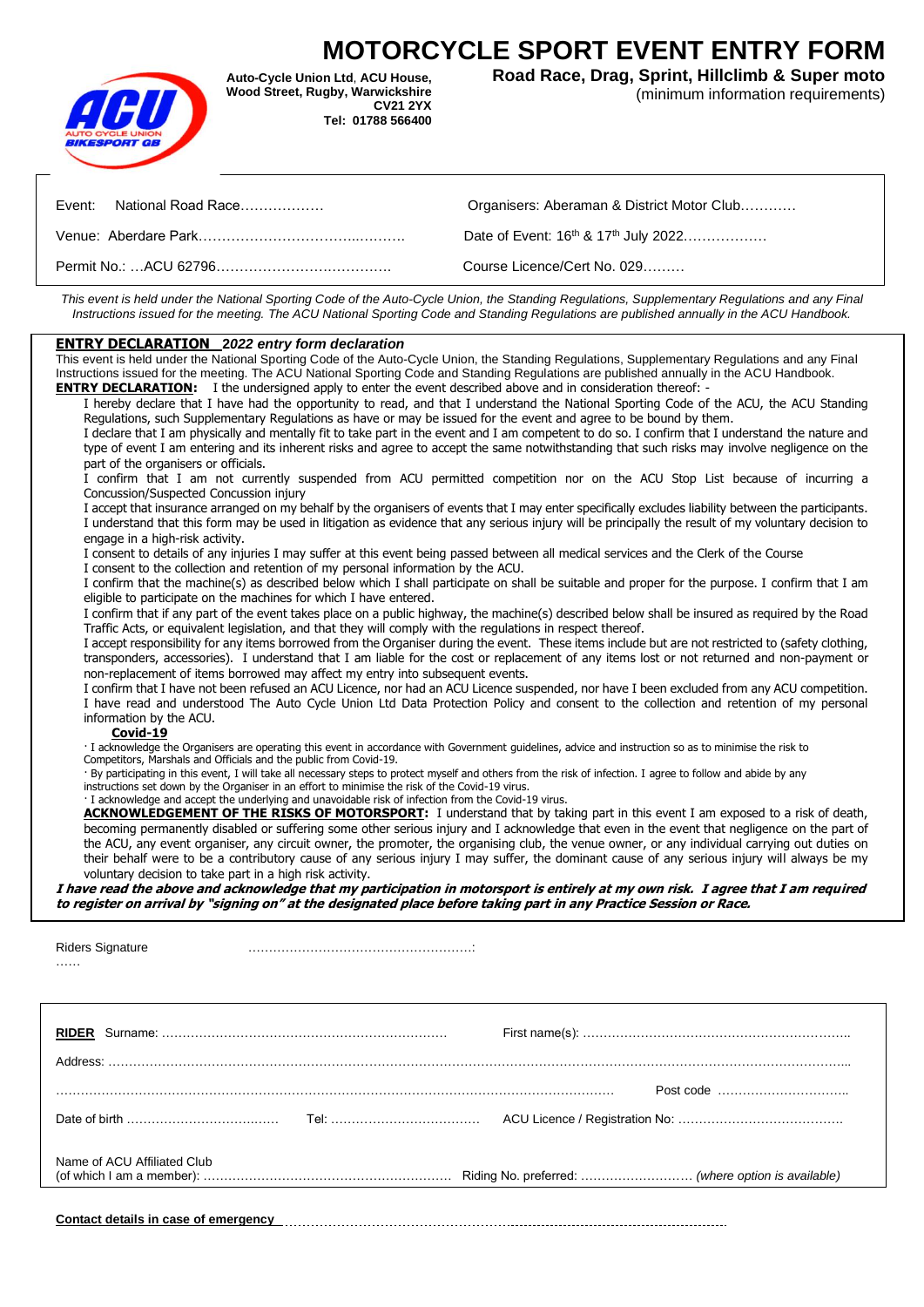## **ENTRANT** *(if different from Rider)*

| Date ""         |  |
|-----------------|--|
|                 |  |
| <b>MACHINES</b> |  |
|                 |  |
|                 |  |
| Stroke: m.      |  |
|                 |  |

| Lightweight                 |  |  |
|-----------------------------|--|--|
|                             |  |  |
| Sound of Thunder            |  |  |
| Golden Era                  |  |  |
| <b>Welsh Classic</b>        |  |  |
| 600cc Park Challenge        |  |  |
| Welsh Open                  |  |  |
| 80cc                        |  |  |
| 50cc/ streetstock challenge |  |  |

**SAT. SUN**

| For Office Use Only |                              |                        |   |           |  |
|---------------------|------------------------------|------------------------|---|-----------|--|
| Date                |                              | <b>Amount Received</b> | ∼ | Cheque No |  |
| Received            |                              |                        |   |           |  |
|                     |                              |                        |   |           |  |
|                     | For use by Entries Secretary |                        |   |           |  |
|                     |                              |                        |   |           |  |
|                     |                              |                        |   |           |  |
|                     |                              |                        |   |           |  |

# **ENTRIES**

**Send to: Derek Smith c/o Crosswinds, 13 Julian's Cl, Gelligaer, Hengoed CF82 8DT**

## **Secretary of the meeting: Mr D Smith. 07971 153903**

**Cancelled Entries** Entry fees will only be returned if the meeting is cancelled. The organisers reserve the right to AMEND classes in accordance with the entries received.

**ENTRY FEES**

**Saturday:** First two events £140.00 with additional events £40 each .

**Sunday:** First two events £140.00 with additional events £40 each

**Saturday & Sunday** PR6 Parade £50.00 . **Sunday** PR6 Parade £50.00

**All entries must be received by Saturday 2nd July, Late entries will have an additional charge of £10.00 administration fee.**

**A Deposit of £50-00 must be paid with each entry submitted and balance before start of meeting:- Payment either by bank transfer NAT West Bank sort code :- 54.30.01 account number 31775454. Account AMCC or cheque payable to AMCC or PAYPAL to djshomeservices@aol.com**  *FORM C8-RR*